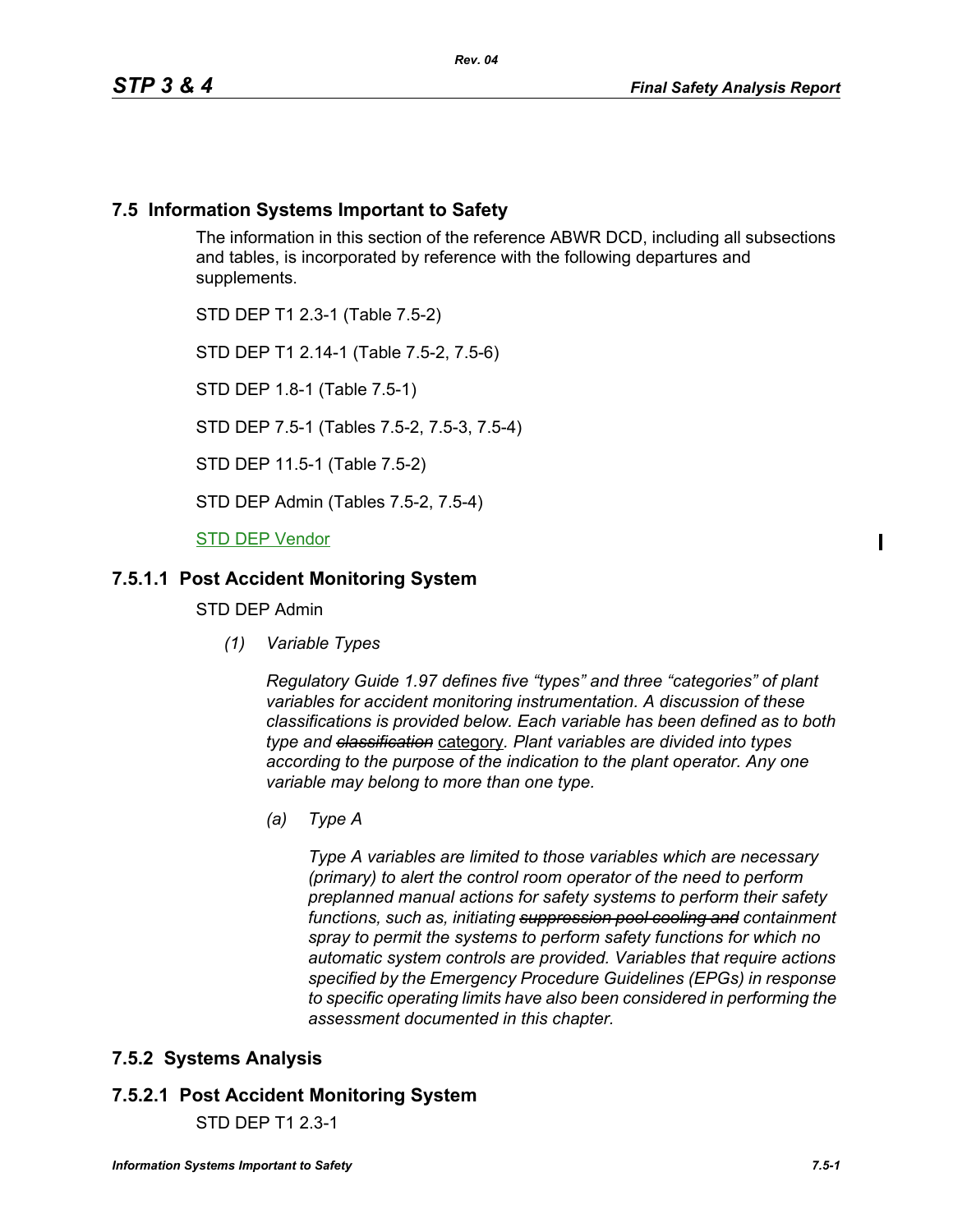STD DEP T1 2.14-1

STD DEP 7.5-1

STD DEP Admin

#### STD DEP Vendor

- *(1)* Type A Variables
	- *(a) Type A Variable Evaluation and Analysis*

*Chapter 15 contains discussions of numerous events, not all of which are design basis accidents. Appendix 15A is a plant Nuclear Safety Operational Analysis (NSOA) which addresses these events in the following categories:*

- *(i) Normal operations*
- *(ii) Anticipated Operational Transients (Table 5.7-4* 7.5-4*)*
- *(iii) Abnormal Operational Transients Table 5.7-5* 7.5-5*)*
- *(iv) Design Basis Accidents (Table 5.7-6* 7.5-6*)*
- *(v) Special Events (Table 5.7-7* 7.5-7*)*

*The offsite release rate*  $(R_F)$  *was also not included with the Type A Variable List because the emergency action (emergency depressurization) specified in the radioactivity release control guidelines would, in all events, have been previously initiated in response to other variables (e.g., RPV Water Level). This conclusion is reached because the source terms required to reach release rates associated with a general emergency (the point at which the emergency action is required by the EPG) can only occur following a release of a substantial proportion of the fuel noble gas inventory. Prevention of such a release is a primary goal of the RPV control guideline. Also, the other operator action (isolate lines discharging outside the primary and secondary containment) are intended to be taken at levels low enough as to not pose a significant risk for the general public. The primary lines which communicate with the RPV are automatically isolated on high steamline radiation which satisfies the intent of the EPG action for these lines. Other lines which pass outside of the primary and secondary containment but which do not communicate directly with the RPV also receive automatic isolation signals. Thus, response to the radioactivity release control guideline is considered to be a contingency action and is not required to be Type A.*

- *(2) General Variable Assessments*
	- *(a) Drywell Pressure*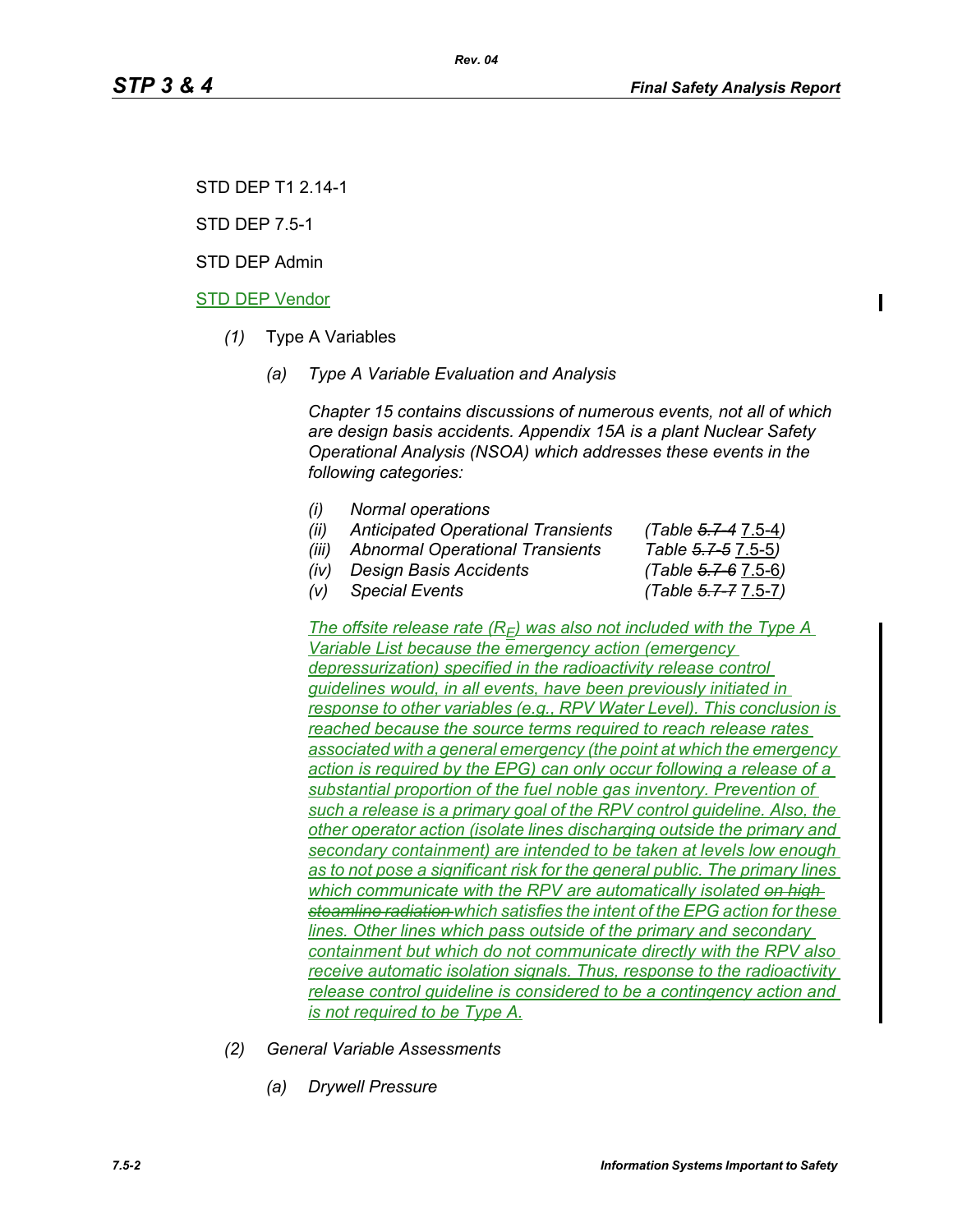*Requirements for monitoring of drywell pressure are specified for both narrow range (from about -34.32 kPaG to + 34.32 kPaG) and wide range (from 0 to 110% of design pressure). The narrow range monitoring requirement is satisfied in the existing safety-related design by the four divisions of drywell pressure instruments which provide inputs to the initiation of the reactor protection (trip) system (RPS) and the emergency core cooling systems (ECCS). The requirement for unambiguous wide range drywell pressure monitoring are satisfied with two channels of drywell pressure instrumentation integrated with two channels of wetwell pressure instrumentation. Given the existence of (1) the normal pressure suppression vent path between the drywell and wetwell and (2) the wetwell to drywell vacuum breakers, the long-term pressure within the drywell and wetwell will be approximately the same. Therefore, if the two wide range drywell pressure indications disagreed, the operator could refer to the wetwell containment pressure indications to determine which of the two drywell pressure indications is correct. In order to provide full range pressure comparisons between the drywell wide range and wetwell pressure instruments, the drywell pressure instrument range is 689.4 kPa. This value exceeds the required value of 110% of design pressure.* Drywell pressure is a Type A variable because it is used to initiate drywell spray to maintain the Reinforced Concrete Containment Vessel (RCCV) below temperature limits in LOCA.

*(d) BWR Core Temperature*

*Regulatory Guide 1.97 requires BWR core temperature (thermocouples) as a diverse indication of adequate core cooling. General Electric and the*The *BWR Owners' Group have*has *taken exception to this requirement for diverse indication based upon studies regarding the relationship between reactor water level and adequate core cooling. It is General Electric's view that no*No *instrumentation other than RPV water level indication is required to assure indication of adequate core cooling.*

*(e) Drywell Sump Level*

*An exception is made to Regulatory Guide 1.97 as written for the design category for the equipment drain sump level. Rather than Category 1, General Electric considers the Category 3 design requirements to be*are *more appropriate for the following reason: Indication of drywell floor drain sump level provides monitoring of leakage to the drywell and will be an early indication of a very small reactor coolant system leak/break for those events for which the drywell cooling system remains operable. However, it is primarily a backup variable to other indications of reactor coolant system leaks/breaks such as drywell pressure or drywell radiation level. In addition, containment water level is provided as a Type D, Category 2 variable. A lower design*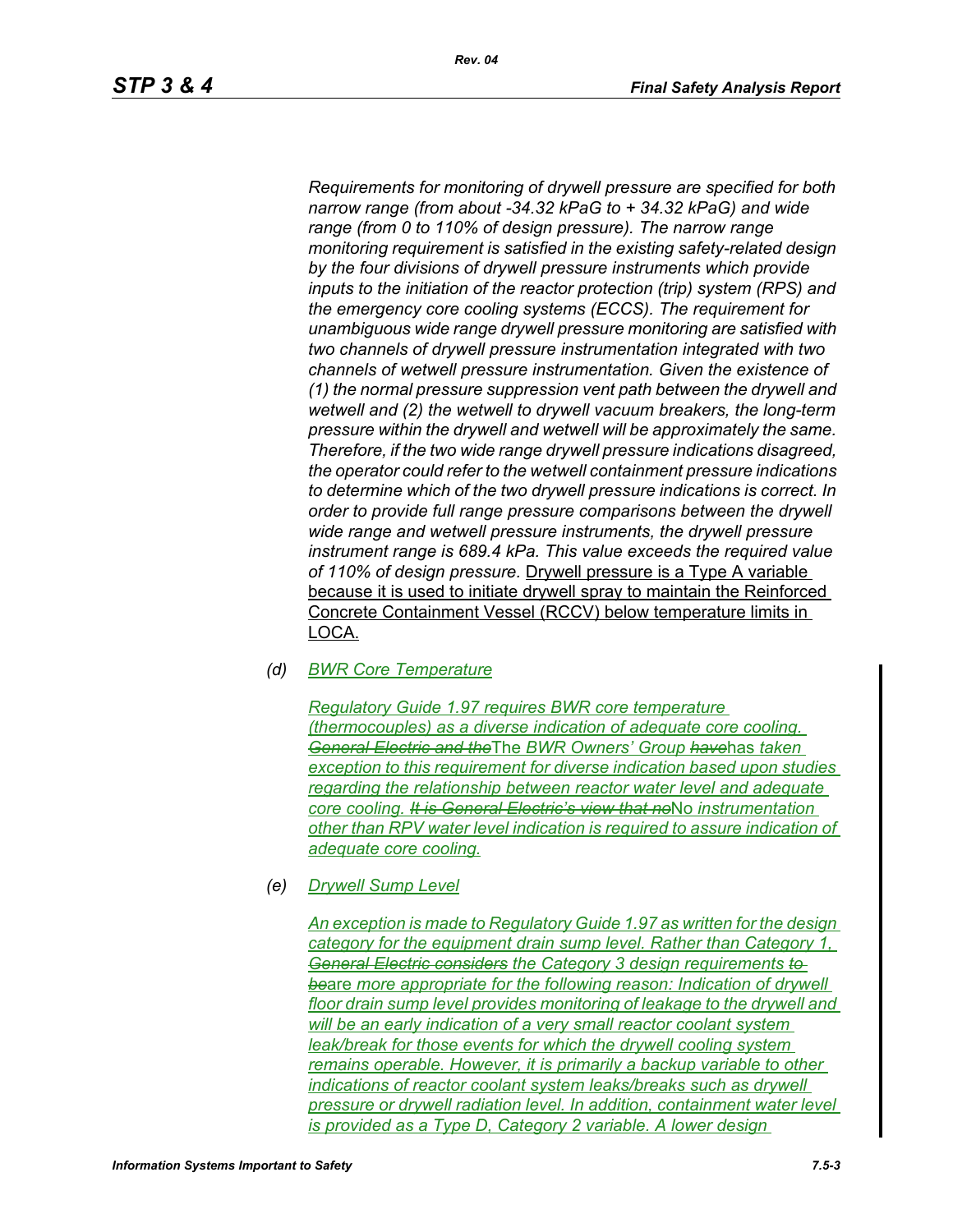*classification for drywell sump level is therefore appropriate and triplicated instrument channels are not necessary.*

*Rev. 04*

*(h)* Coolant Radiation

*The indicator of coolant radiation leakage will be provided by theProcess Radiation Monitoring System (PRMS) Main Steamline (MSL) radiation monitor subsystem. This subsystem consists of four physically and electrically separated and redundant divisions. Each division has a single channel consisting of a local radiation detection assembly, control room readout and trip actuators (Figure 7.6-5, sh 1). Each channel is located such that it can monitor each mainsteam line. These four divisions of PRMS radiation instrumentation satisfy the Regulatory Guide requirement for unambiguous indication.*

A continuous post-accident monitor for this parameter is not necessary and is not included in the design. This is consistent with BTP HICB-10, Table 1.

*(i) Suppression Pool Water Temperature*

*The ABWR Suppression Pool Temperature Monitoring (SPTM) System design requirements satisfy the Regulatory Guide 1.97 requirements regarding redundancy. The SPTM System is composed of four separate and independent instrument divisions. Each division has associated with it multiple thermocouples which are spatially distributed around the suppression pool. With this configuration, the bulk average suppression pool temperature can be determined even in the event of the loss of an entire division of instrumentation, since thermocouple sensors of each division will be located in close proximity to facilitate direct comparison. Although the ABWR design initiates reactor scram and suppression pool cooling automatically on high pool temperature, suppression pool water temperature variable is considered a Type A variable since no credit is taken for automatic initiation in the safety analysis* the operator uses it for manual RPV depressurization*.*

*(k) Drywell/Wetwell Hydrogen/Oxygen Concentration*

*The Containment Atmospheric Monitoring System (CAMS) consists of two independent and redundant* nonsafety-related *drywell/containment*wetwell *oxygen and hydrogen concentration monitoring channels. Emergency response actions regarding these variables are consistently directed toward minimizing the magnitude of these parameters (i.e., there are no safety actions which must be taken to increase the hydrogen/oxygen levels if they are low).* Minimizing drywell-containment/wetwell oxygen and hydrogen concentrations is accomplished by manual operator actions using containment venting and purging or using containment spray. *Consequently, the two channel CAMS design provides adequate PAM indication, since, in the*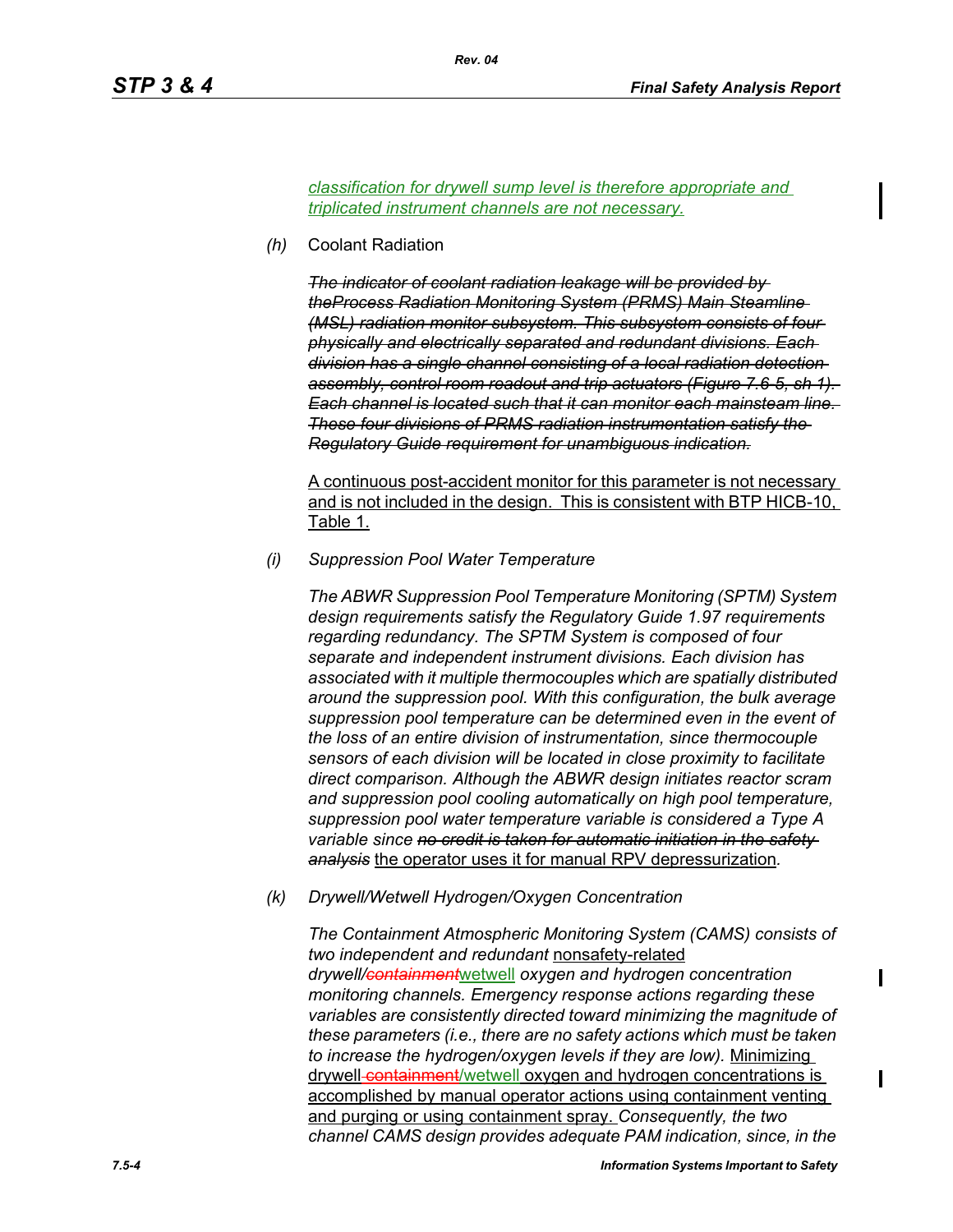*event that the two channels of information disagree, the operator can determine a correct and safe action based upon the higher of the two (in-range) indications.*

(q) Drywell Spray Flow and Wetwell Spray Flow

The ABWR design does not provide direct Drywell Spray Flow indication. Regulatory Guide 1.97 suggests this as a Type D Variable for the purpose of monitoring drywell spray operation. As allowed by BTP HICB-10, RHR flow, drywell temperature and drywell pressure indications are provided as acceptable alternatives. RHR provides water to the drywell spray headers. Following a postulated accident, presence of drywell spray flow results in drywell pressure and temperature reduction. The operator confirms drywell spray operation by observing that there is RHR flow present and that the drywell pressure and temperature is within expected limits. Operator use of these variables allows accurate and reliable measurement of the effectiveness of the drywell spray in a timely manner. In addition, the position of the spray throttling valves can be monitored and the sprays adequately controlled from the control room using these alternative variables.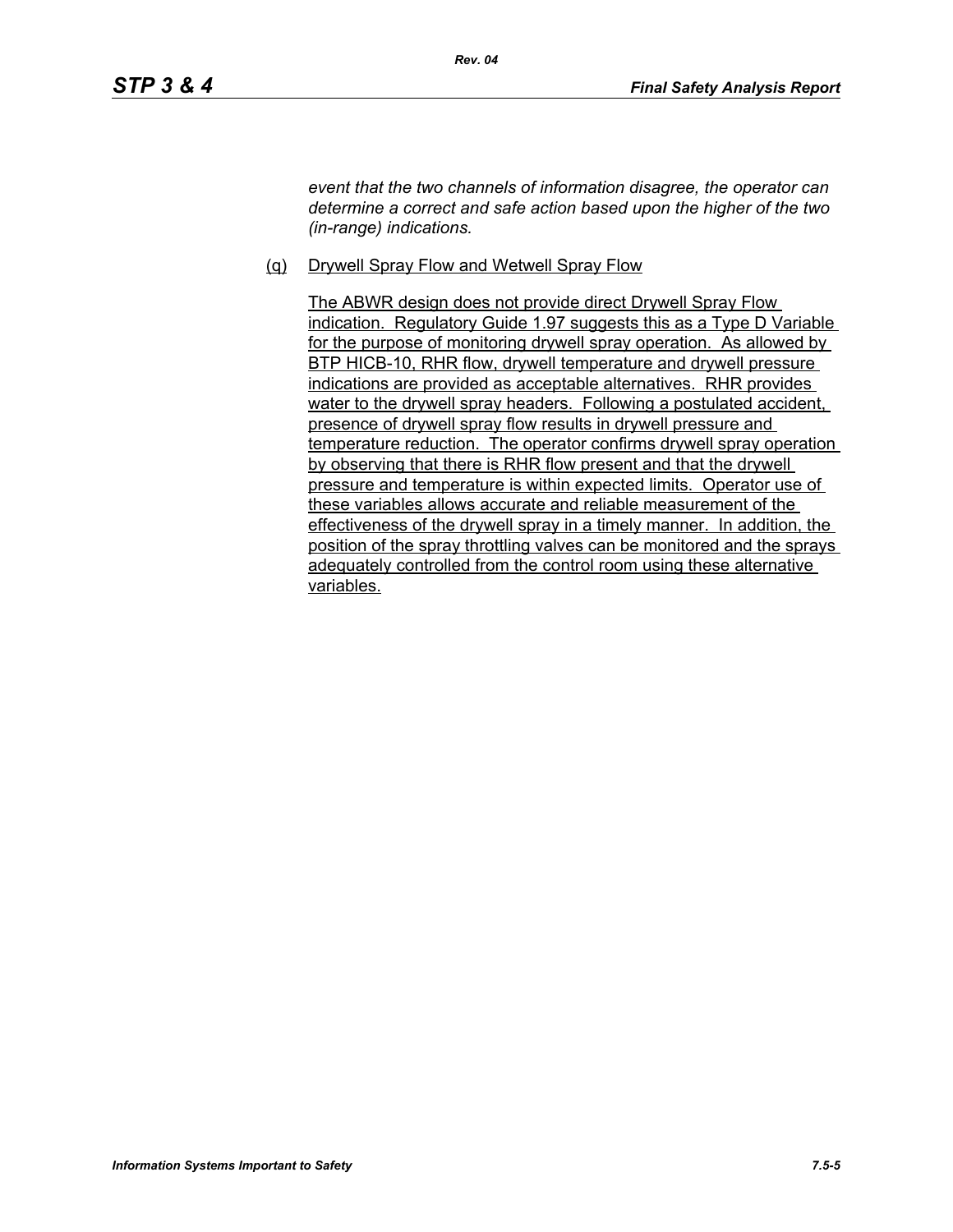| $\frac{1}{2}$ avic $\frac{1}{2}$ . Design and Quannonon Unicha for modular differentiation                                                                                                                                                                                                                                                                                                                            |                                                                                                                                                                                                                                       |            |  |  |
|-----------------------------------------------------------------------------------------------------------------------------------------------------------------------------------------------------------------------------------------------------------------------------------------------------------------------------------------------------------------------------------------------------------------------|---------------------------------------------------------------------------------------------------------------------------------------------------------------------------------------------------------------------------------------|------------|--|--|
| <b>Category 1</b>                                                                                                                                                                                                                                                                                                                                                                                                     | Category 2                                                                                                                                                                                                                            | Category 3 |  |  |
| 4. Channel Availability                                                                                                                                                                                                                                                                                                                                                                                               |                                                                                                                                                                                                                                       |            |  |  |
| The instrumentation channel is available prior to<br>an accident except as <i>provided in Paragraph</i><br>4.11, "Exception," as defined in IEEE-279, 1971,<br><i>"Criteria for Protection</i> noted in the Exception<br>to Paragraph 6.7, "Maintenance Bypass," in<br>IEEE-603, "Standard Criteria for Safety<br>Systems for Nuclear Power Generating Stations,"<br>or as specified in the technical specifications. | The out-of-service interval No specific provision<br>is based on normal<br>technical specification<br>requirements on out-of-<br>service for the system it<br>serves where applicable<br>or where specified by<br>other requirements. |            |  |  |

# **Table 7.5-1 Design and Qualifiction Criteria for Instrumentation**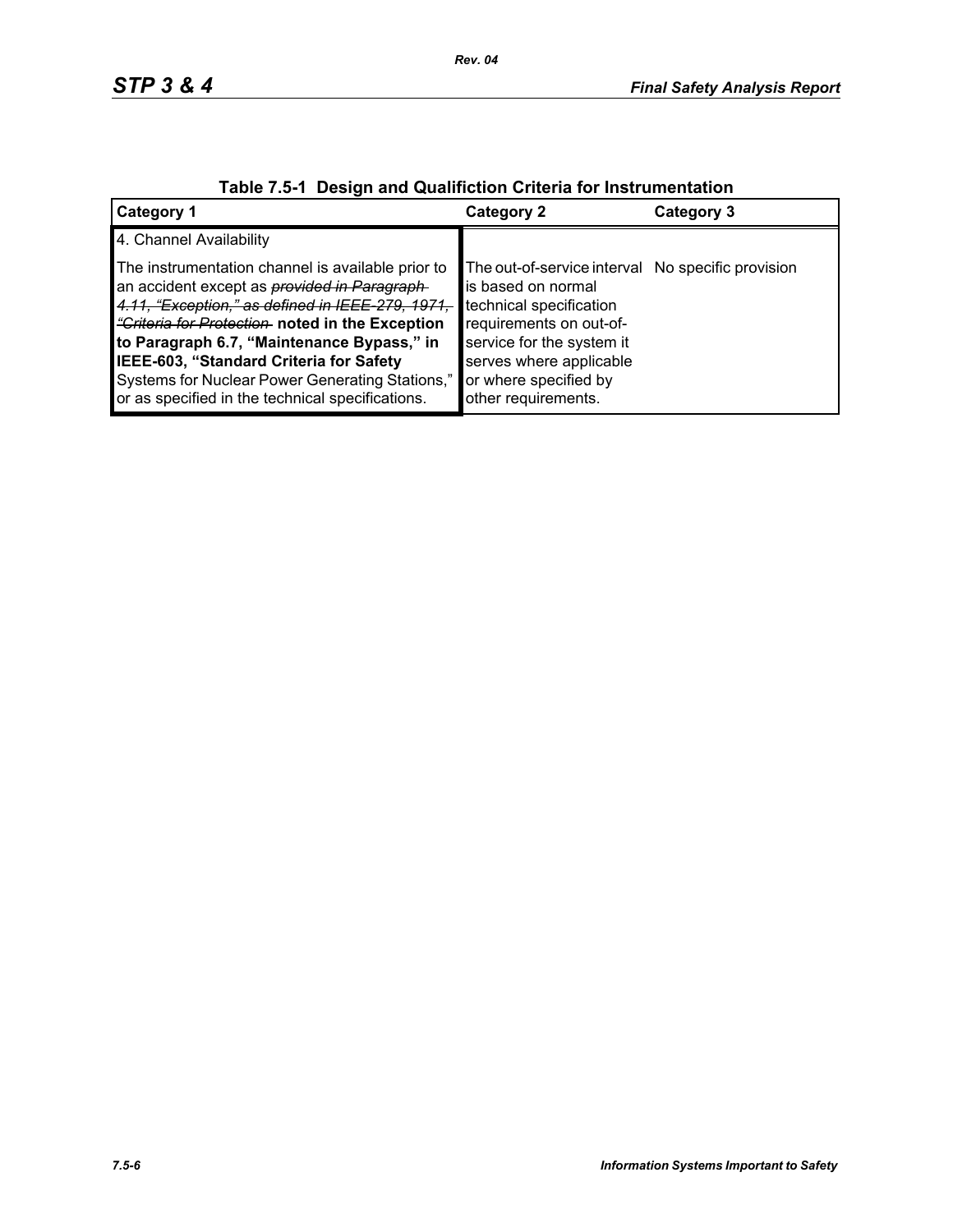$\blacksquare$ 

|                                                                                                      | Cate-                                                                                                                                            |             |                         |                             |  |
|------------------------------------------------------------------------------------------------------|--------------------------------------------------------------------------------------------------------------------------------------------------|-------------|-------------------------|-----------------------------|--|
| <b>Variable</b>                                                                                      | <b>Range Required</b>                                                                                                                            | <b>Type</b> | gory                    | <b>Discussion Section</b>   |  |
| <b>Drywell Pressure</b>                                                                              | 0.034 MPaG to 0.021<br>MPaG-0.034 MPaG to<br>+0.034 MPaG (narrow<br>range)<br>0-100 0-110% design<br>pressure (wide range)-                      | A,B,C,D     | $\mathbf{1}$            | Subsection 7.5.2.1(2)(a)    |  |
| Containment Area<br>Radiation                                                                        | $10^{-2}$ Gy Sv/h to<br>10 <sup>5</sup> Gy Sv/h                                                                                                  | C, E        | $\mathbf{1}$            | Subsection 7.5.2.1(2)(f)    |  |
| <b>Coolant Radiation</b>                                                                             | 1/2 Tech Spec limit to 100-<br>times Tech Spec limit                                                                                             | $\epsilon$  | $\overline{1}$          | Subsection 7.5.2.1(2)(h)    |  |
| Drywell/Wetwell Hydrogen<br>Concentration                                                            | 0-30 Volume%                                                                                                                                     | C           | 43                      | Subsection 7.5.2.1(2)(k)    |  |
| Drywell/Wetwell<br><b>Oxygen Concentration</b>                                                       | 0-10 Volume%                                                                                                                                     | C           | 42                      | Subsection 7.5.2.1(2)(k)    |  |
| Service Area Radiation<br><b>Exposure Rate</b>                                                       | $10^{-3}$ Gy Sv/h to<br>$10^2$ Gy Sv/h                                                                                                           | E           | 3                       |                             |  |
| <b>Plant and Environs</b><br>Radiation/Radioactivity<br>(Portable Instruments)                       | 10 <sup>-5</sup> Gy Sv/h to 10 <sup>2</sup> Gy<br>Sv/h photons $10^{-5}$ Gy Sv/h<br>to 10 <sup>2</sup> $Gy$ Sv/h, beta and<br>low energy photons | E           | 3                       | Portable Instruments *      |  |
| Meteorological Data (Wind<br>Speed, Wind Direction, and<br>Atmospheric Stability)                    | $0-360^\circ$<br>$0 - 22$ $9.8$ m/s<br>-5°C to 10°C                                                                                              | E           | 3                       | $\overline{\phantom{a}}$    |  |
| On Site Analysis Capability<br>(Primary Coolant, Sump<br>and Space Containment Air<br>Grab Sampling) | Refer to Regulatory Guide<br>1.97                                                                                                                | E           | 3                       | $\star$                     |  |
| Secondary Containment<br>Area Temperature                                                            |                                                                                                                                                  | E           | $\overline{2}$          |                             |  |
| <b>Secondary Containment</b><br>Area Radiation                                                       | $10^{-3}$ Gy Sv/h to<br>$10^2$ Gy Sv/h                                                                                                           | E           | $\overline{2}$          |                             |  |
| <b>Suppression Chamber</b><br><b>Spray (Wetwell) Flow</b>                                            | 0-110% Design Flow                                                                                                                               | D           | $\overline{\mathbf{2}}$ | <b>Subsection 7.3.1.1.4</b> |  |

### **Table 7.5-2 ABWR PAM Variable List**

*Rev. 04*

\* *Out of ABWR Standard Plant Scope*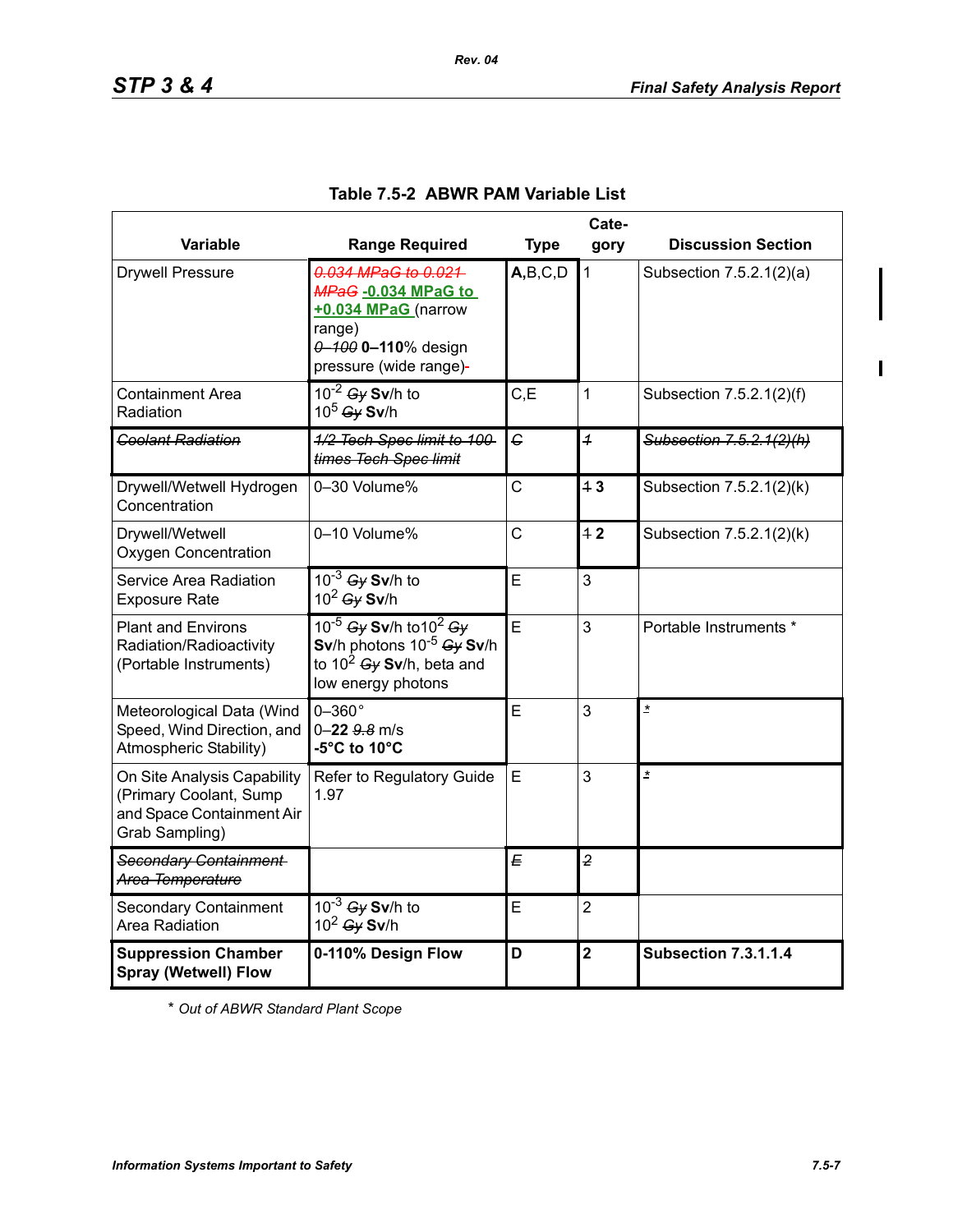$\mathbf{l}$  $\overline{\mathbf{I}}$ 

# **Table 7.5-3 ABWR Type A Variables**

*Rev. 04*

Suppression Pool Water Temperature

*Wetwell***Drywell** Pressure

Wetwell Pressure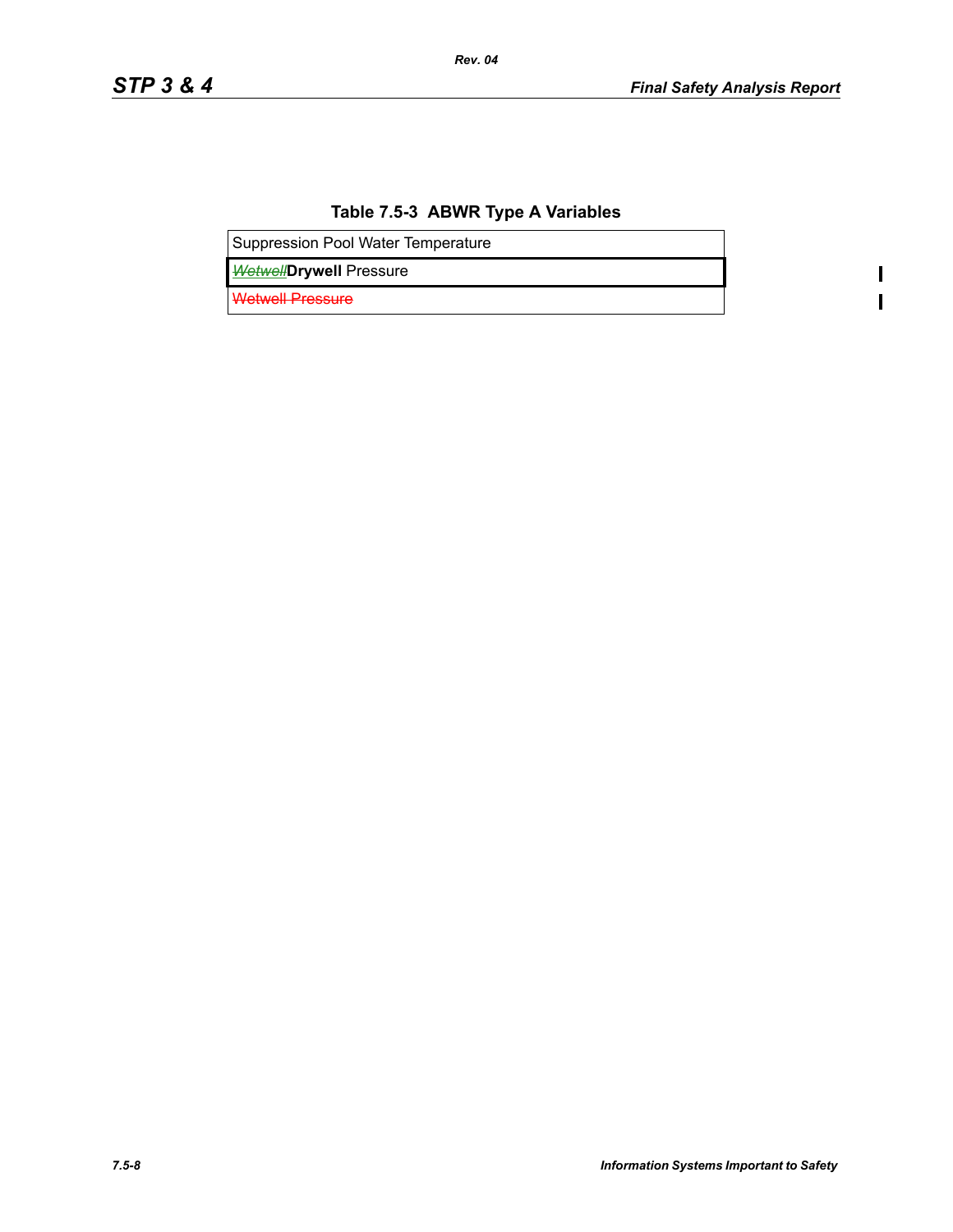| <b>Event Description</b>                                            | <b>NSOA Event</b><br>Figure No. | <b>Tier 2 Section No.</b> | <b>Manual Action</b><br><b>Variables</b>                 |
|---------------------------------------------------------------------|---------------------------------|---------------------------|----------------------------------------------------------|
| Manual or Inadvertent SCRAM                                         | $15A.6 - 7$<br>15A-12           | 15A.6.3.3 Event 7         | PRPV, LRPV                                               |
| Loss of Plant Instrument Service Air Systems                        | <del>15A.6-8</del><br>15A-13    | 15A.6.3.3 Event 8         | T <sub>SP</sub> , P <sub>RPV</sub> , L <sub>RPV</sub>    |
| Recirculation Flow Control Failure-One RIP<br>Runout                | 15А.6-9<br>15A-14               | 15.4.5                    | PRPV, LRPV                                               |
| Recirculation Flow Control Failure-One RIP<br>Runback               | 15A.6-10<br>15A-15              | 15.3.2                    | PRPV, LRPV                                               |
| Three RIPs Trip                                                     | 15A.6-11<br>15A-16              | 15.3.1                    | PRPV, LRPV                                               |
| All MSIV Closure                                                    | 15A.6-12<br>15A-17              | 15.2.4                    | T <sub>SP</sub> , P <sub>RPV</sub> , L <sub>RPV</sub>    |
| One MSIV Closure                                                    | 15A.6-13<br>15A-18              | 15.2.4                    | T <sub>SP</sub> , P <sub>RPV</sub> , L <sub>RPV</sub>    |
| Loss of All Feedwater Flow                                          | 15A.6-14<br>15A-19              | 15.2.7                    | PRPV, LRPV                                               |
| Loss of a Feedwater Heater                                          | 15A.6-15<br>15A-20              | 15.1.1                    | $\phi$ , PRPV, LRPV                                      |
| Feedwater Controller Failure-Runout of One<br><b>Feedwater Pump</b> | 15A.6-16<br>15A-21              | 15.1.2                    | PRPV, LRPV                                               |
| Pressure Regulator Failure-Opening of One<br><b>Bypass Valve</b>    | <del>15A.6-17</del><br>15A-22   | 15.1.3                    | PRPV, LRPV                                               |
| Pressure Regulator Failure-Opening of One<br><b>Control Valve</b>   | 15A.6-18<br>15A-23              | 15.2.1                    | PRPV, LRPV                                               |
| Main Turbine Trip with Bypass System Operational 45A.6-19           | 15A-24                          | 15.2.3                    | T <sub>SP</sub> , P <sub>RPV</sub> ,<br>L <sub>RPV</sub> |
| Loss of Main Condenser Vacuum                                       | <del>15A.6-20</del><br>15A-25   | 15.2.5                    | PRPV, LRPV                                               |
| Generator Load Rejection with Bypass System<br>Operational          | 15A.6-21<br>15A-26              | 15.2.2                    | T <sub>SP</sub> , P <sub>RPV</sub> , L <sub>RPV</sub>    |
| Loss of Unit Auxiliary Transformer                                  | <del>15A.6-22</del><br>15A-27   | 15.2.6                    | T <sub>SP</sub> , P <sub>RPV</sub> , L <sub>RPV</sub>    |
| Inadvertent Startup of HPCF Pump                                    | 15A.6-23<br><del>15A-28</del>   | 15.5.1                    | $\ddot{\phi}$                                            |

|  | <b>Table 7.5-4 Anticipated Operational Transients</b> |  |  |
|--|-------------------------------------------------------|--|--|
|--|-------------------------------------------------------|--|--|

*Rev. 04*

\* See Table 7.5-9 for Definition of symbols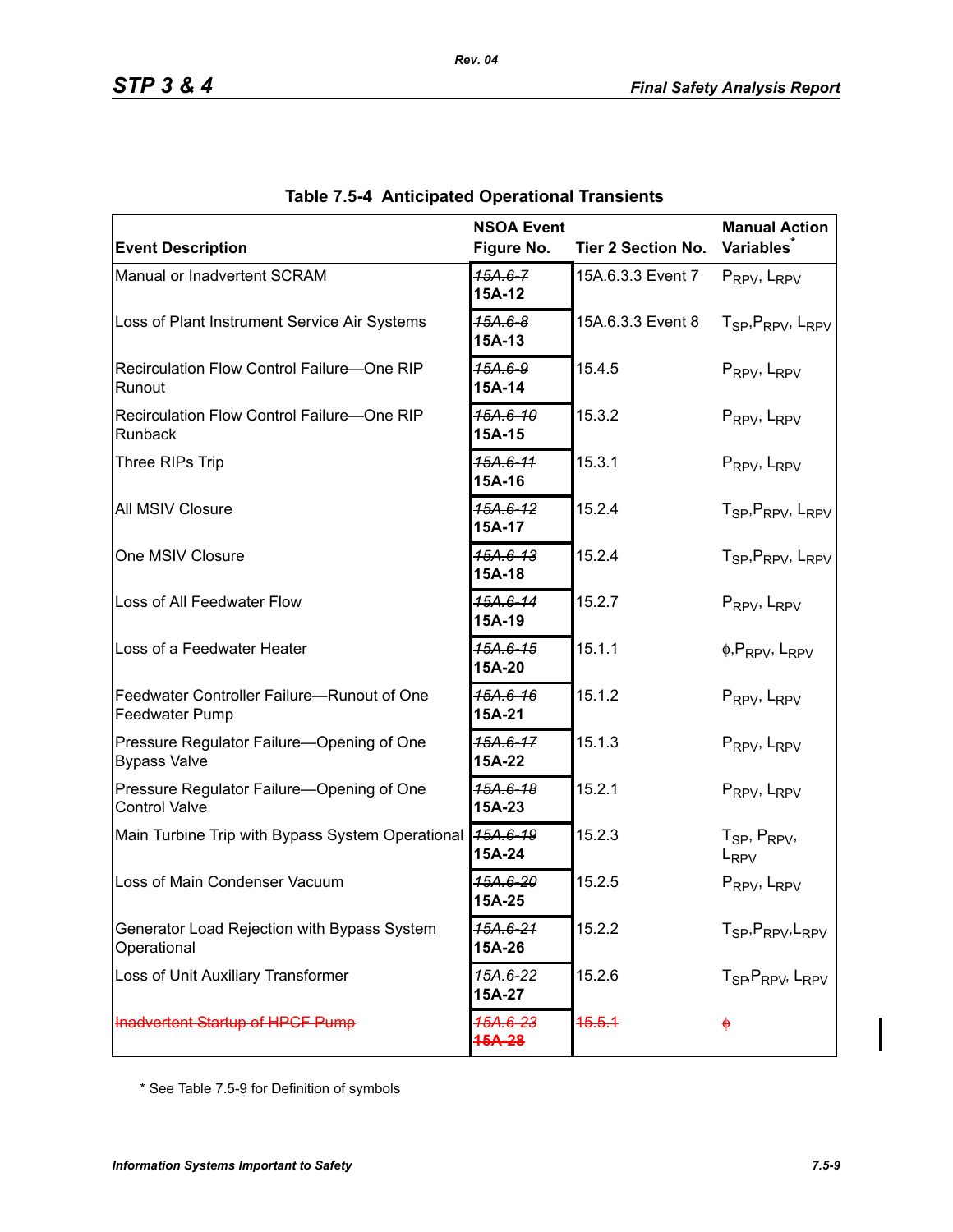$\begin{array}{c} \hline \end{array}$ 

 $\overline{\phantom{a}}$ 

| <b>Event Description</b>                                                        | <b>NSOA Event</b><br>Figure No. | Tier 2 Section No. | <b>Manual Action</b><br><b>Variables</b>                                                                       |
|---------------------------------------------------------------------------------|---------------------------------|--------------------|----------------------------------------------------------------------------------------------------------------|
| <b>Inadvertent Startup of HPCF Pump</b>                                         | 15A.6-23<br>15A-28              | 15.5.1             |                                                                                                                |
| Main Turbine Trip with One Bypass Valve<br>Failure                              | <del>15A.6-26</del><br>15A-31   | 15.2.3             | $P_{RPV}$ , $L_{RPV}$                                                                                          |
| Generator Load Rejection with One Bypass<br><b>Valve Failure</b>                | <del>15A.6-27</del><br>15A.32   | 15.2.2             | $P_{RPV}$ , $L_{RPV}$                                                                                          |
| Abnormal Startup of the Idle Reactor Internal<br>Pump                           | 15A-45                          | 15.4.4             | PRPV, LRPV                                                                                                     |
| <b>Recirculation Flow Control Failure - All RIPs</b><br>IRunout                 | 15A-46                          | 15.4.5             | $\phi$ , L <sub>RPV</sub>                                                                                      |
| Recirculation Flow Control Failure - All RIPs<br><b>Runback</b>                 | 15A-47                          | 15.3.2             | L <sub>RPV</sub>                                                                                               |
| Feedwater Controller Failure Maximum Demand 15A-51                              |                                 | 15.1.2             | P <sub>RPV</sub> , L <sub>RPV</sub>                                                                            |
| Pressure Regulator Failure - Opening of All<br><b>Bypass and Control Valves</b> | 15A-52                          | 15.1.3             | PRPV, LRPV                                                                                                     |
| <b>Main Turbine Trip with Bypass Failure</b>                                    | 15A-55                          | 15.2.3             |                                                                                                                |
| <b>Generator Load Rejection with Bypass Failure</b>                             | 15A-56                          | 15.2.2             | T <sub>SP</sub> , P <sub>RPV</sub> , L <sub>RPV</sub><br>T <sub>SP</sub> , P <sub>RPV</sub> , L <sub>RPV</sub> |

| Table 7.5-5 7.6-4 Anticipated Abnormal Operational Transients (Continued) |  |  |
|---------------------------------------------------------------------------|--|--|
|                                                                           |  |  |

*Rev. 04*

\* See Table 7.5-9 for Definition of symbols